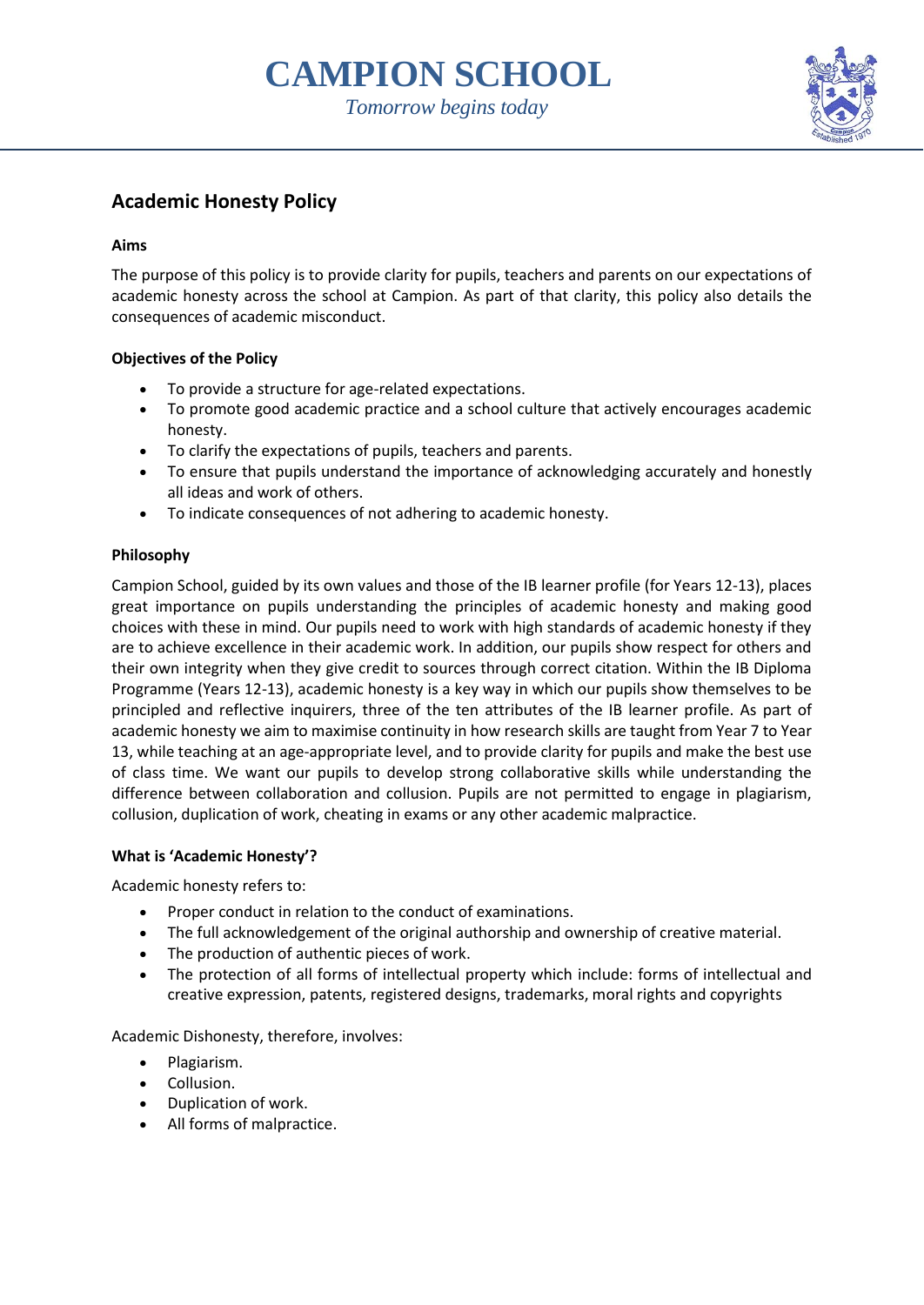## **What is 'Malpractice'?**

Malpractice is behaviour that results in, or may result in, the candidate or any other candidate gaining an unfair advantage in one or more assessment component. Malpractice may include:

- Plagiarism: the representation of the ideas or work of another as the candidate's own.
- Collusion: supporting malpractice by another candidate allowing one's work to be copied or submitted for assessment by another.
- Duplication of work: the presentation of the same work for different parts of the curriculum. (An example would involve submitting to the IB the same piece of work for a History Extended Essay and the History internal assessment).

Malpractice also includes:

- Making up data for an assignment.
- Falsifying a statement (e.g. CAS record).
- Taking unauthorised material into the examination room, including a mobile phone, an electronic device, own rough paper, notes, etc.
- Misbehaving during an exam, including any attempt to disrupt the examination or distract another candidate.
- Copying the work of another candidate.
- Referring to or attempting to refer to, unauthorised material that is related to the examination.
- Failing to comply with the instructions of the invigilator or other member of the school's staff responsible for the conduct of an examination.
- Impersonating another candidate.
- Including offensive material in a script.
- Stealing examination papers.
- Disclosing or discussing the content of an examination paper with a person outside the immediate community within 24 hours after the examination.
- Using an unauthorised calculator during an examination.
- Concealing and/or using unauthorised software on a graphic calculator, particularly, but not only, during examinations.

#### **The Role of the librarian**

The librarian is a very useful resource for all Campion pupils and teachers. She is an expert in the area of academic honesty and can provide ethical guidance alongside information on the most appropriate citation system to use, particularly in IB Diploma Internal Assessment (IA) assignments and the Extended Essay.

#### **Academic Honesty within the Lower School**

- Pupils will write their name on their pieces of work, reinforcing concept of authorship.
- Pupils are encouraged to put all information into their own words when doing a project.
- Pupils are expected to start listing sources in some form of bibliography.
- Pupils are expected to not copy other people's work or allow others to copy theirs.
- Pupils are expected to follow all instructions during tests.
- Teachers and the librarian will encourage pupils to talk informally about where they found a piece of information.
- Teachers and the librarian will introduce the concept of plagiarism to pupils.
- Teachers will respond to issues of plagiarism/collusion within the classroom.
- Teachers will communicate the importance of not cheating on tests, copying homework or collusion in these acts.
- Teachers are encouraged to model best practice by using references where appropriate in their own presentation slides.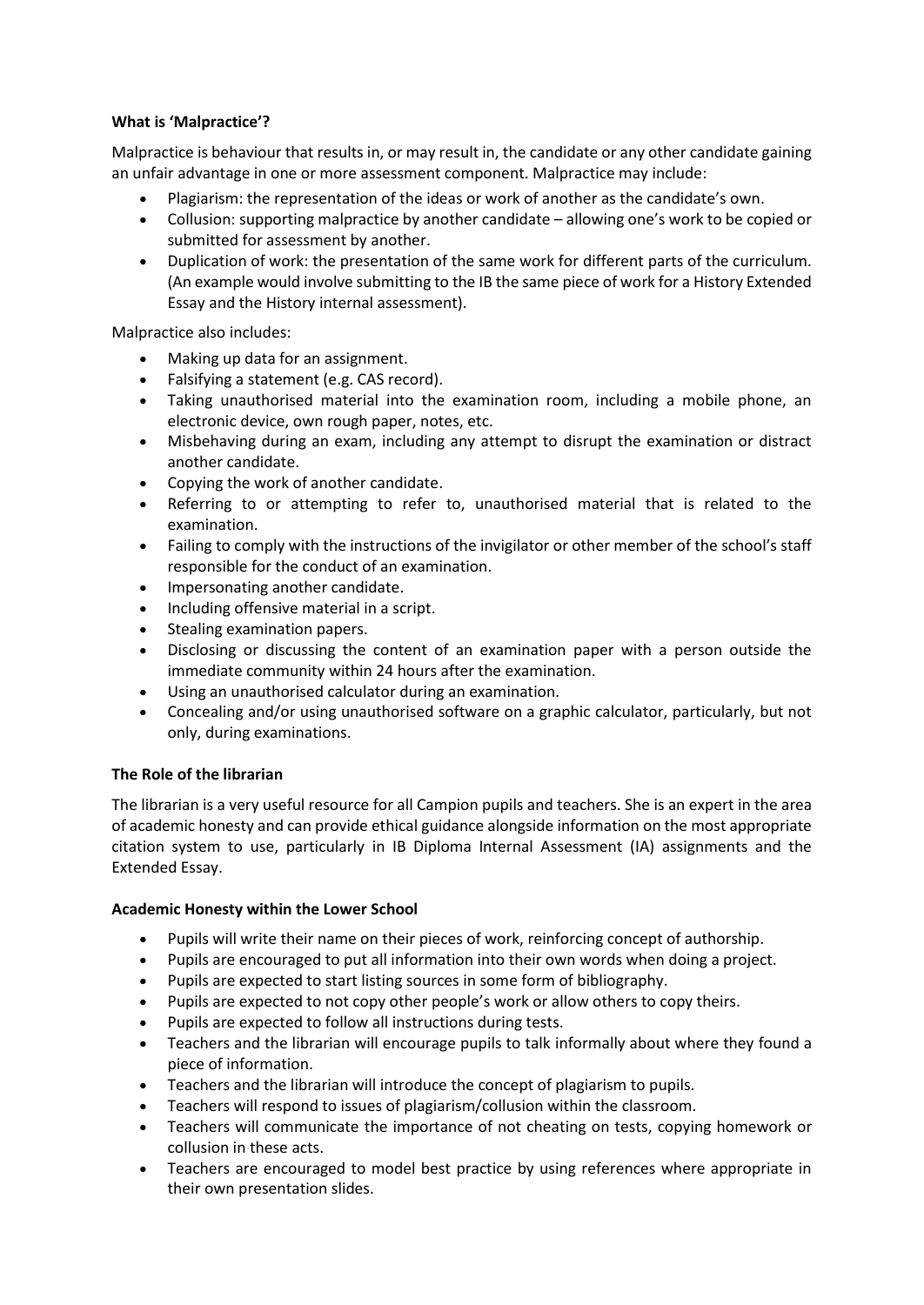#### **Academic Honesty within the Middle School**

#### **Pupil expectations**

- Pupils should only submit work for assessment that is authentically theirs.
- Pupils should choose and use trustworthy sources of information when doing research.
- Pupils are expected to put all information into their own words.
- Pupils are expected to fully and correctly acknowledge the work and ideas of others through well-formatted bibliographies. This includes all research-based assignments such as written work, posters and presentations. Pupils have the option of using online sites to format their bibliography.
- Pupils are expected to cite the source of any images, video or audio files that they include in a presentation. These should be listed separately at the end of their bibliography.
- Pupils are expected to follow all instructions during tests and formal IGCSE exams.

#### **Teacher expectations**

- Teachers will take time to explicitly teach research skills such as choosing appropriate resources, paraphrasing information, citing different types of resources, and the difference between collaboration and collusion.
- Teachers will take pupils' academic honesty and bibliographic skills into account when assessing assignments. Teachers will specify this in assignment criteria where relevant.
- Teachers are encouraged to model academic honesty by citing appropriately in their presentations.
- Teachers will communicate the importance of not cheating on tests, copying homework or collusion and will have zero tolerance for these acts.
- Teachers will administer and supervise any tests, such as class tests and the end-of-year exams, setting up classrooms to minimise the opportunity for cheating and malpractice.
- Teachers will administer and supervise IGCSE exams with professionalism, adhering to the guidelines laid down by CIE.
- Teachers may start to introduce pupils to using direct quotations and parenthetical citations.

#### **Parent expectations**

- Parents are expected to support teachers in encouraging pupils to use information ethically.
- Parents are expected to reinforce pupils' responsibility for their own work by not doing any part of their assignments for them or hiring others to do the work.

#### **Lower and Middle School Consequences of Academic Misconduct**

These consequences are intended to provide an age-appropriate opportunity for growth and learning, similar to those for any breach of our code of conduct.

- Teachers will report all incidents of Academic Misconduct to the relevant Year Tutor, who will keep a record of all incidents on the school management information system (PASS/3 sys). This record may be forwarded as part of the pupil's record if they move school.
- In the event of a first incident of academic misconduct, teachers may require a pupil to re-do an assignment before they agree to grade it.
- Further incidents of academic misconduct will be treated with progressive discipline. Consequences may include parent contact, an assignment being graded "0", suspension or the pupil being asked to leave the school.
- Where the act of misconduct can be deemed as malpractice along the guidelines laid down by Cambridge International Examinations, an "Exam Day - Form 9" must be completed and passed on to the examinations officer.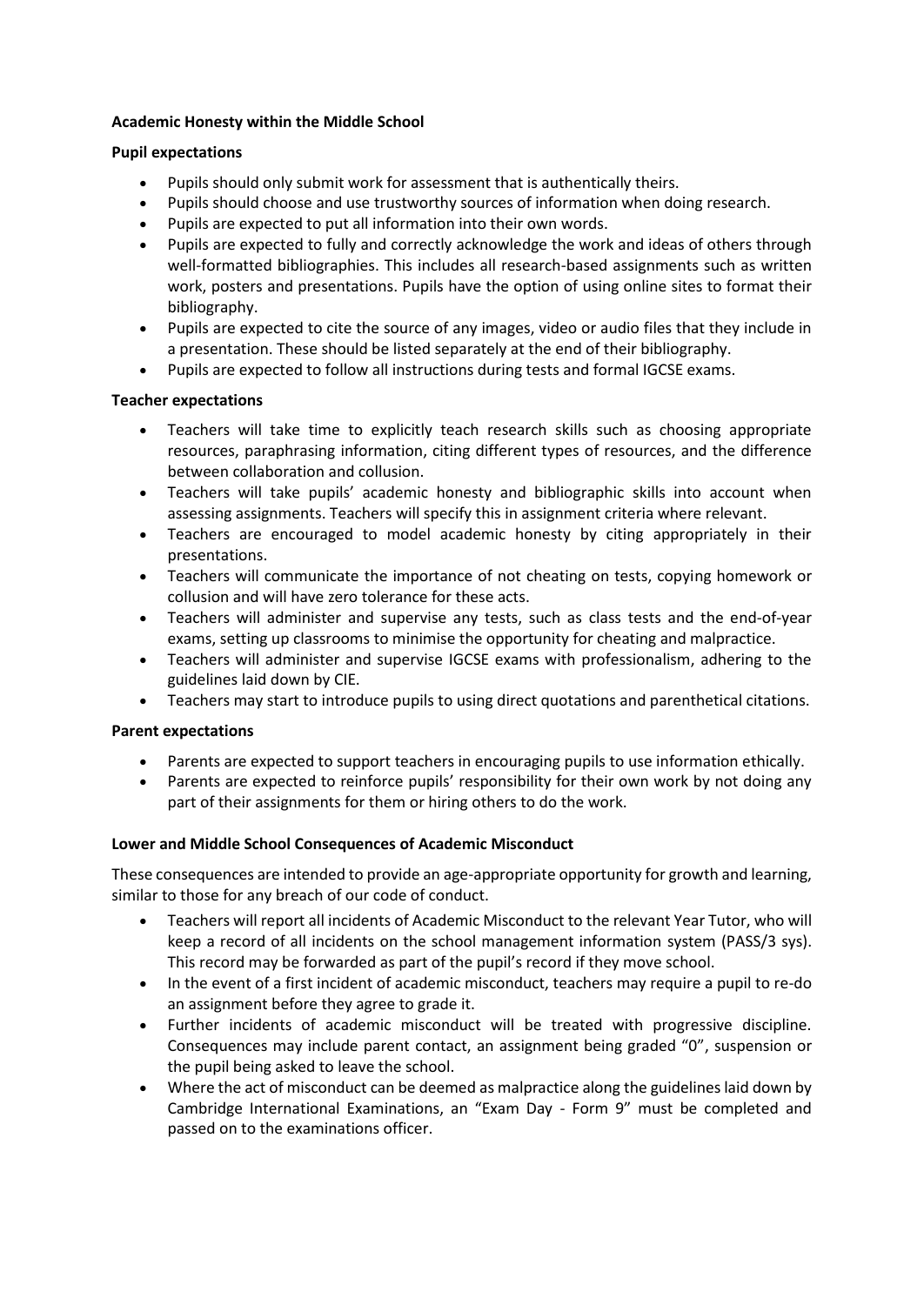# **Upper School**

The principles of academic honesty are communicated within the school IB Diploma community via the processes described:

- All pupils sign the IB Pupil contract at the start of Year 12.
- The IB Coordinator provides documentation to the IB teachers with regard to principles and practices of academic honesty as defined by the International Baccalaureate Diploma programme.
- In September the IB Coordinator conducts a discussion regarding the importance of academic honesty with both the IB1 and IB2 pupils.
- The IB publications *Academic Honesty Policy* and *General Regulations: Diploma Programme* are posted on the school website. Pupils and parents are encouraged to familiarise themselves with these documents and to become aware of the consequences of academic dishonesty.
- Information and regulations relating to IB Academic Honesty is published in IB Pupil Planners.
- IB teachers and form teachers hold discussions with pupils stressing academic honesty. They positively emphasise the benefits of pupils conducting themselves with integrity and academic honesty in all forms of assessment.
- IB teachers reinforce good academic practices and provide examples of conventions for acknowledging sources (effective citing and referencing, published by the IBO).
- The Extended Essay supervisor provides information on ways to acknowledge sources in the Extended Essay.
- The IB Coordinator reaffirms the values inherent in pupils conducting themselves as principled individuals via CAS activities and informs pupils about appropriate conduct during the exam sessions.
- IB pupils are informed that plagiarism software may be used by teachers to investigate malpractice.

# **Pupil Expectations**

- Pupils should only submit work that is authentically their own. To this extent, for formally assessed work that is submitted to the IB, pupils will sign a "Candidate Authenticity Form" declaring the work that they are submitting to the IB is their own.
- Pupils should choose and use trustworthy sources of information when doing research.
- Pupils are expected to use Turnitin as directed by teachers to check that their work is their own.
- Pupils are expected to fully acknowledge the work and ideas of others through correctly formatted citations and bibliographies. This includes all research-based assignments such as written work, posters and presentations. Pupils have the option of using online sites to format their bibliography and citations.
- Pupils are expected to use correctly formatted parenthetical citations for any direct quotations or paraphrased information in a research assignment.
- Unless using a direct quotation, pupils must put all information into their own words.
- Pupils are expected to cite the source of any images, video or audio files that they include in a presentation. These should be listed separately at the end of their bibliography.
- Pupils must follow all instructions and rules during internal and external tests/exams.
- Pupils must seek further information from a teacher, the librarian or the IB Coordinator if they are in any doubt as to what constitutes plagiarism, collusion, cheating in exams, duplication of work, or any other act of academic misconduct.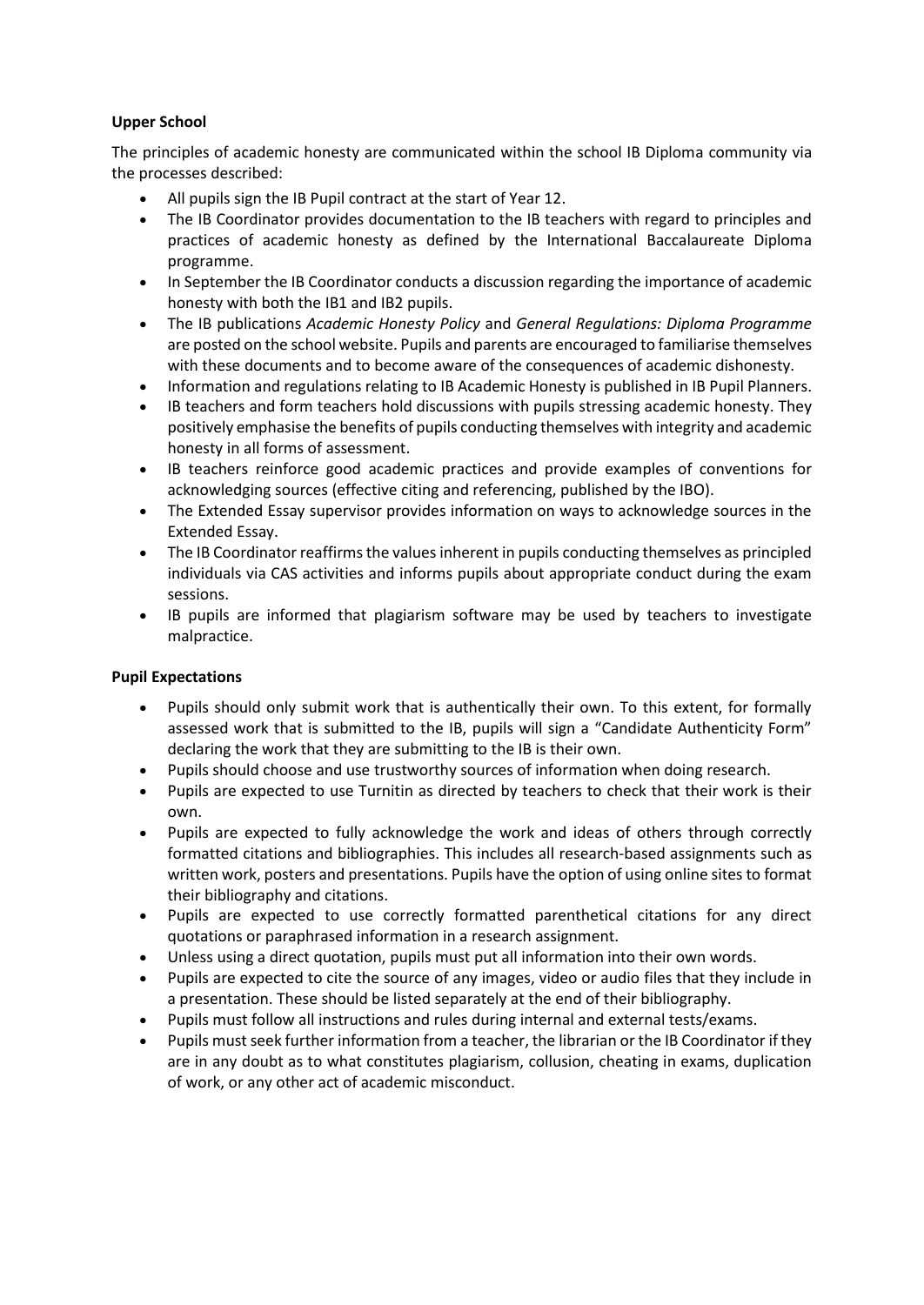The IB policy which requires pupil and faculty signatures on IB externally assessed assignments may be an optional requirement at the discretion of the teacher for in-school homework assignments, with a signed statement such as the following accompanying in-school assignments: "I have neither given nor received unauthorized assistance on this assignment, nor am I aware of any infraction of the IB Academic Honesty Policy."

## **Teacher expectations**

- Teachers will teach pupils how to create parenthetical citations and refresh pupils' understanding of bibliographies where necessary.
- Teachers will show pupils how to submit work to Turnitin to check for plagiarism.
- Teachers will take a pupil's academic honesty and citations/bibliography into account when grading a piece of work.
- Teachers are expected to provide guidelines for assignments that are in line with IB policy on academic honesty.
- Teachers must report all instances of academic misconduct to the IB Coordinator.
- Teachers will not submit pieces of work for assessment by the IB if they are not satisfied they are entirely the pupil's own work. Time must be allowed ahead of deadlines for appropriate checks regarding academic misconduct to be carried out.
- Teachers will communicate the importance of not cheating on tests, copying homework or collusion and will have zero tolerance for these acts.
- Teachers will proctor all tests and exams with professionalism, setting up classrooms to minimise the opportunity for cheating.
- Teachers will model academic honesty by citing appropriately in their presentations.

#### **Parents' expectations**

- Parents should support teachers in encouraging pupils to use information ethically.
- Parents are expected to reinforce pupils' responsibility for their own work by not doing any part of their assignments for them or by enabling assistance outside that which is permissible by the school and the IBO.
- Parents should reinforce the importance of following teachers' instructions during exams and in completing assignments.

# **Upper School consequences of Academic Misconduct**

These consequences are intended to provide an age-appropriate opportunity for growth and learning, similar to those for any breach of our code of conduct.

- Teachers will report all incidents of Academic Misconduct to the relevant Year Tutor, who will keep a record of all incidents on the school management information system (PASS / 3 Sys). This record may be forwarded as part of the pupil's record if they move school.
- If appropriate, for a first offence, consequences will be at the teacher's discretion, and may include either a requirement to re-do the assignment, or the pupil being given a "0" grade for the assignment.
- Any further incidents of academic misconduct will be treated with progressive discipline. Consequences may include parent contact, the pupil not receiving a credit for that course, suspension, or the pupil being asked to leave the school.

#### **IB Diploma consequences of Academic Misconduct**

If teachers suspect that IB work is not authentically that of the pupil, they will not submit it to IB, meaning that the pupil will not receive a grade for that section. This may prevent them from being awarded the IB Diploma. Teacher-pupil meetings and the planning and progress form can provide evidence of the authenticity of work. All work submitted to the IB will be passed through Turnitin.